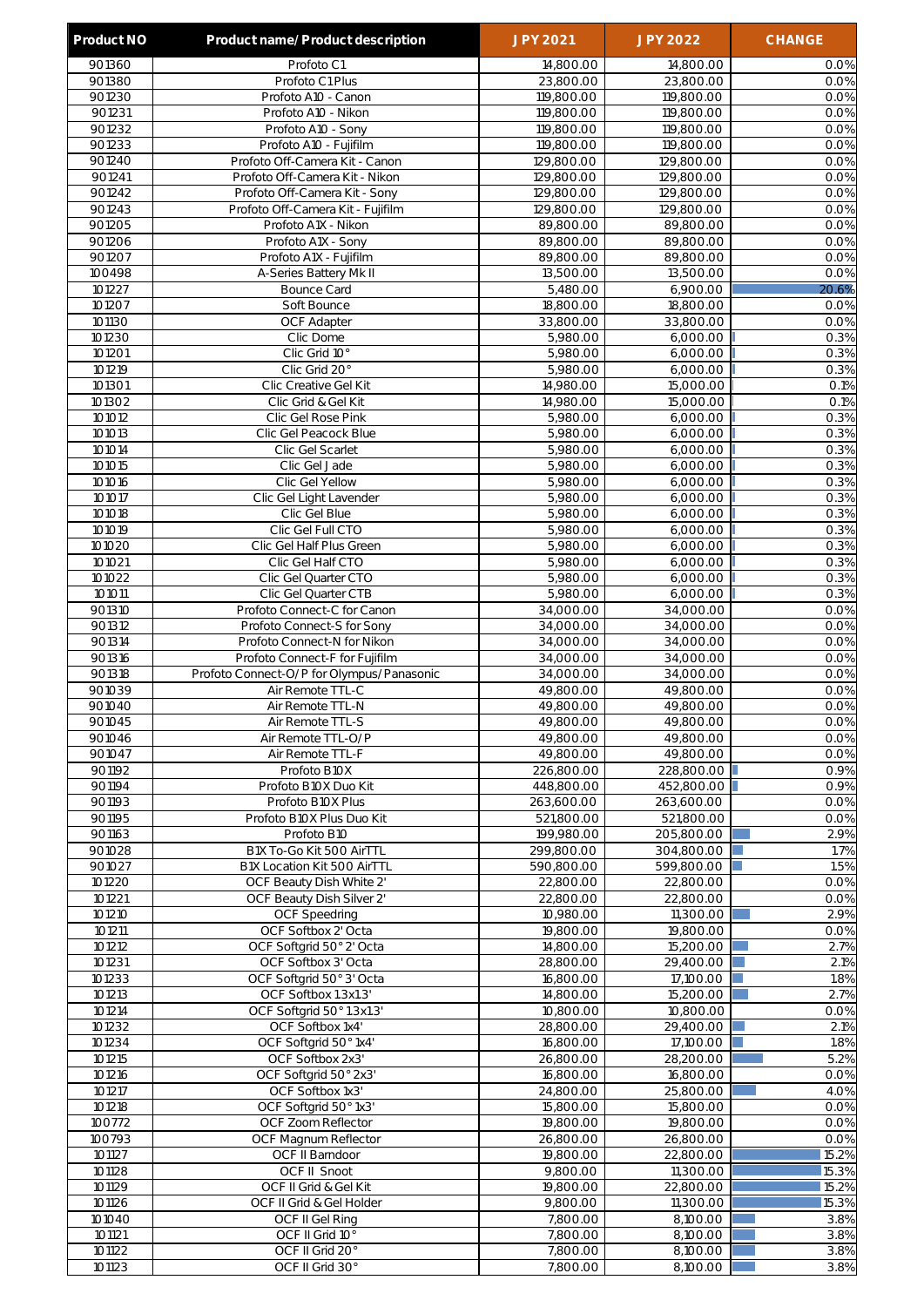| Product NO       | Product name/Product description                                                 | <b>JPY 2021</b>         | <b>JPY 2022</b>         | <b>CHANGE</b>     |
|------------------|----------------------------------------------------------------------------------|-------------------------|-------------------------|-------------------|
| 101041           | OCF II Gel - Full CTO                                                            | 7,800.00                | 8,100.00                | 3.8%              |
| 101042           | OCF II Gel - Half CTO                                                            | 7,800.00                | 8,100.00                | 3.8%              |
| 101043           | OCF II Gel - Quarter CTO                                                         | 7,800.00                | 8,100.00                | 3.8%              |
| 101044<br>101045 | OCF II Gel - Quarter CTB                                                         | 7,800.00                | 8,100.00                | 3.8%<br>3.8%      |
| 101046           | OCF II Gel - Half Plus Green<br>OCF II Gel - Rose Pink                           | 7,800.00<br>7,800.00    | 8,100.00<br>8,100.00    | 3.8%              |
| 101047           | OCF II Gel - Scarlett                                                            | 7,800.00                | 8,100.00                | 3.8%              |
| 101048           | OCF II Gel - Light Lavender                                                      | 7,800.00                | 8,100.00                | 3.8%              |
| 101049           | OCF II Gel - Blue                                                                | 7,800.00                | 8,100.00                | 3.8%              |
| 101050           | OCF II Gel - Yellow                                                              | 7,800.00                | 8,100.00                | 3.8%              |
| 101051           | OCF II Gel - Peacock Blue                                                        | 7,800.00                | 8,100.00                | 3.8%              |
| 101052           | OCF II Gel - Jade                                                                | 7,800.00                | 8.100.00                | 3.8%              |
| 100440<br>100399 | Li-Ion Battery for B10<br>Li-Ion Battery MkII for B1/B1X                         | 26,800.00<br>42,800.00  | 27,000.00<br>43,500.00  | 0.7%<br>1.6%      |
| 100400           | B1X Battery pole cover                                                           | 909.09                  | 1,100.00                | 21.0%             |
| 330224           | Bag XS                                                                           | 10,800.00               | 11,700.00               | 8.3%              |
| 330240           | B10 Case                                                                         | 9,800.00                | 10,500.00               | 7.1%              |
| 330242           | B10 plus case                                                                    | 10,800.00               | 11,700.00               | 8.3%              |
| 330241           | Core Backpack S                                                                  | 29,800.00               | 31,700.00               | 6.4%              |
| 330223           | BackPack M                                                                       | 43,800.00               | 47,000.00               | 7.3%              |
| 901031<br>901012 | Air Remote<br>D2 500 AirTTL                                                      | 45,400.00<br>231,800.00 | 45,400.00<br>234,800.00 | 0.0%<br>1.3%      |
| 901013           | D <sub>2</sub> 1000 AirTTL                                                       | 290,800.00              | 293,800.00              | 1.0%              |
| 901016           | D2 Duo Kit 500/500 AirTTL                                                        | 454,500.00              | 458,800.00              | 0.9%              |
| 901017           | D2 Duo Kit 1000/1000 AirTTL                                                      | 571,800.00              | 576,800.00              | 0.9%              |
| 901029           | D2 Industrial                                                                    | 349,000.00              | 352,800.00              | 1.1%              |
| 100795           | Grid 5° 100 mm                                                                   | 17,800.00               | 18,800.00               | 5.6%              |
| 100796           | Grid 10° 100 mm                                                                  | 17,800.00               | 18,800.00               | 5.6%              |
| 100797<br>100794 | Grid 20° 100 mm                                                                  | 17,800.00               | 18,800.00               | $\overline{5.6%}$ |
| 901185           | SpillKill Reflector Small<br>Softlight Kit                                       | 16,800.00<br>119,800.00 | 17,500.00<br>119,800.00 | 4.2%<br>0.0%      |
| 330301           | Softlight Reflector Case                                                         | 32,800.00               | 34,800.00               | 6.1%              |
| 100607           | Softlight Reflector Silver                                                       | 54,500.00               | 54,800.00               | 0.6%              |
| 100608           | Softlight Reflector White                                                        | 54,500.00               | 54,800.00               | 0.6%              |
| 100609           | Grid 25° 515 mm                                                                  | 43,800.00               | 47,000.00               | 7.3%              |
| 100704           | Glass for Softlight Reflector                                                    | 12,800.00               | 14,100.00               | 10.2%             |
| 100714<br>331525 | Diffuser for Softlight Reflector                                                 | 7,800.00                | 8,100.00                | 3.8%              |
| 331526           | Glass Plate for Flat Front Clear<br>Glass Plate for Flat Front Frosted UV -300 K | 7,800.00<br>10,800.00   | 8,100.00<br>11,700.00   | 3.8%<br>8.3%      |
| 331527           | Glass Plate for Flat Front Frosted UV -600 K                                     | 10,800.00               | 11,700.00               | 8.3%              |
| 101561           | Glass dome for flat front monolight                                              | 21,800.00               | 23.500.00               | 7.8%              |
| 101562           | Glass dome for flat front monolights -600 K                                      | 25,800.00               | 27,000.00               | 4.7%              |
| 101563           | Glass dome for flat front monolights -300 K                                      | 25,800.00               | 27,000.00               | 4.7%              |
| 101085           | Profoto Light Stand (8'/2.4m)                                                    | 8,800.00                | 9,300.00                | 5.7%              |
| 103010           | 3.5 mm Sync Cable 5 m                                                            | 2,980.00                | 3,200.00                | 7.4%              |
| 100971<br>100972 | Umbrella Shallow White S<br>Umbrella Shallow Silver S                            | 10,800.00<br>10,800.00  | 11,200.00<br>11,300.00  | 3.7%<br>4.6%      |
| 100973           | Umbrella Shallow Translucent S                                                   | 8,800.00                | 8,800.00                | 0.0%              |
| 100983           | Umbrella Deep White S                                                            | 23,800.00               | 24,600.00               | 3.4%              |
| 100984           | Umbrella Deep Silver S                                                           | 23,800.00               | 25,800.00               | 8.4%              |
| 100985           | Umbrella Deep Translucent S                                                      | 16,800.00               | 18,300.00               | 8.9%              |
| 100990           | Umbrella S Diffuser                                                              | 5,800.00                | 5,800.00                | 0.0%              |
| 100994           | Umbrella S Backpanel                                                             | 7,800.00                | 8,100.00                | 3.8%              |
| 100974<br>100975 | Umbrella Shallow White M<br>Umbrella Shallow Silver M                            | 13,800.00<br>13,800.00  | 15,200.00<br>15,200.00  | 10.1%<br>10.1%    |
| 100976           | Umbrella Shallow Translucent M                                                   | 10,800.00               | 11,300.00               | 4.6%              |
| 100986           | Umbrella Deep White M                                                            | 27,800.00               | 29,400.00               | 5.8%              |
| 100987           | Umbrella Deep Silver M                                                           | 27,800.00               | 29,400.00               | 5.8%              |
| 100988           | Umbrella Deep Translucent M                                                      | 21,800.00               | 22,800.00               | 4.6%              |
| 100991           | Umbrella M Diffuser                                                              | 7,800.00                | 8,100.00                | 3.8%              |
| 100995           | Umbrella M Backpanel                                                             | 8,800.00                | 9,300.00                | 5.7%              |
| 100977<br>100978 | Umbrella Deep White L<br>Umbrella Deep Silver L                                  | 34,800.00<br>34,800.00  | 36,400.00<br>34,800.00  | 4.6%<br>0.0%      |
| 100979           | Umbrella Deep Translucent L                                                      | 28,800.00               | 29,400.00               | 2.1%              |
| 100992           | Umbrella L Diffuser                                                              | 10,800.00               | 11,300.00               | 4.6%              |
| 100996           | Umbrella L Backpanel                                                             | 13,800.00               | 15,200.00               | 10.1%             |
| 100980           | Umbrella Deep White XL                                                           | 47,800.00               | 47,800.00               | 0.0%              |
| 100981           | Umbrella Deep Silver XL                                                          | 47,800.00               | 50,600.00               | 5.9%              |
| 100982           | Umbrella Deep Translucent XL                                                     | 43,800.00               | 44,700.00               | 2.1%              |
| 100993           | Umbrella XL Diffuser                                                             | 12,800.00               | 14,000.00               | 9.4%              |
| 100997<br>100960 | Umbrella XL Backpanel<br>Collapsible Reflector Silver/White M                    | 15,800.00<br>10,800.00  | 17,600.00<br>11,300.00  | 11.4%<br>4.6%     |
| 100961           | Collapsible Reflector Silver/White L                                             | 16,800.00               | 17,600.00               | 4.8%              |
| 100962           | Collapsible Reflector SunSilver/White M                                          | 10,800.00               | 11,300.00               | 4.6%              |
| 100963           | Collapsible Reflector SunSilver/White L                                          | 16,800.00               | 17,600.00               | 4.8%              |
| 100964           | Collapsible Reflector Gold/White M                                               | 10,800.00               | 11,300.00               | 4.6%              |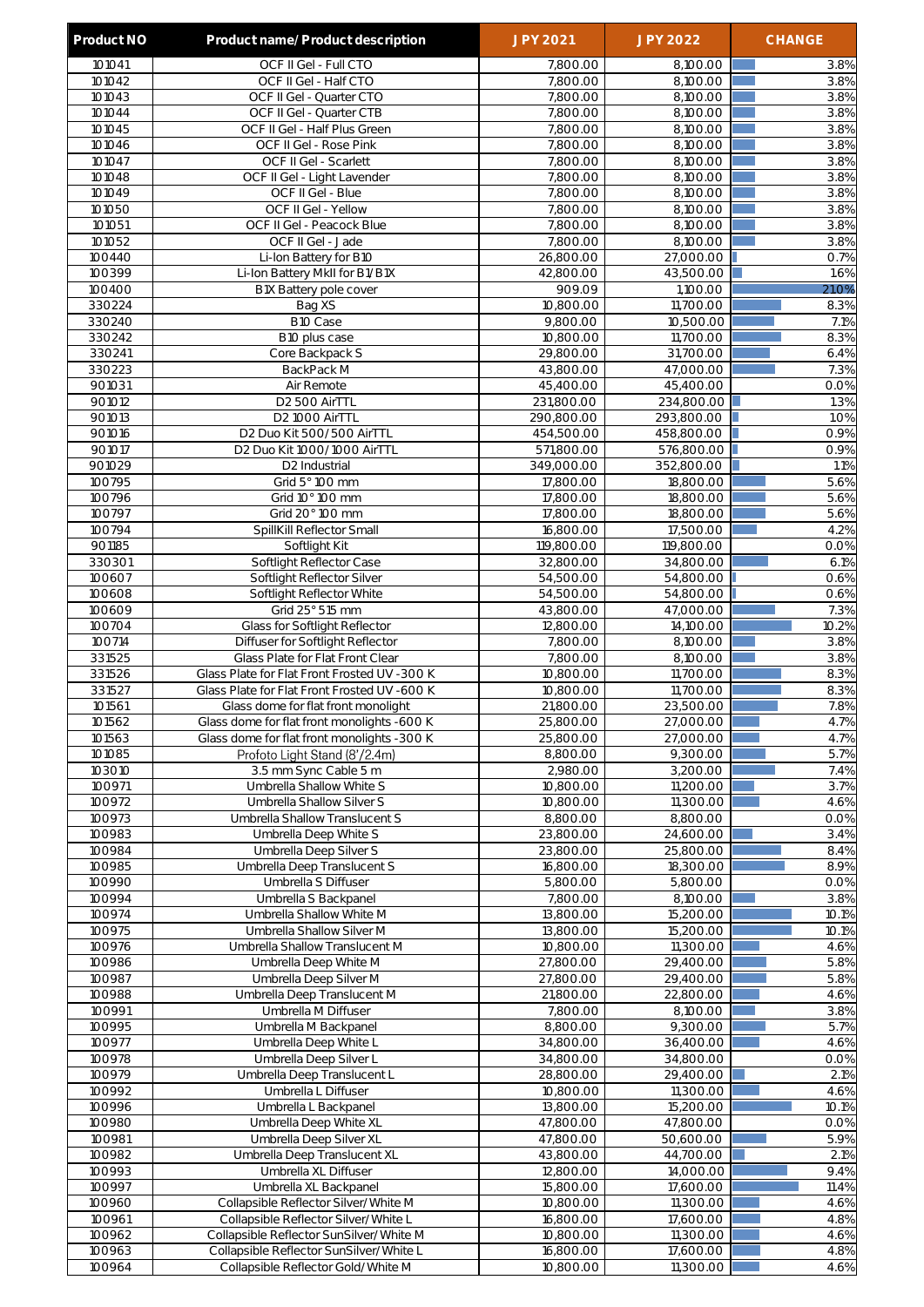| Product NO       | Product name/Product description                                           | JPY 2021                 | <b>JPY 2022</b>          | <b>CHANGE</b> |
|------------------|----------------------------------------------------------------------------|--------------------------|--------------------------|---------------|
| 100965           | Collapsible Reflector Gold/White L                                         | 16,800.00                | 17,600.00                | 4.8%          |
| 100966           | Collapsible Reflector Black/White M                                        | 10,800.00                | 11,300.00                | 4.6%          |
| 100967           | Collapsible Reflector Black/White L                                        | 16,800.00                | 17,600.00                | 4.8%          |
| 100968           | Collapsible Reflector Translucent M                                        | 10,800.00                | 11,300.00                | 4.6%          |
| 100969           | Collapsible Reflector Translucent L                                        | 16,800.00                | 17,600.00                | 4.8%          |
| 254701           | RFi Softbox 1x1.3'                                                         | 15,800.00                | 17,100.00                | 8.2%          |
| 254620           | RFi Softgrid 50° 1x1.3'                                                    | 9,800.00                 | 10,500.00                | 7.1%          |
| 254635<br>254702 | RFi Flat Front Diffuser 1x1.3'<br>RFi Softbox 1.3x2'                       | 4,480.00<br>19,800.00    | 4,700.00<br>21,100.00    | 4.9%<br>6.6%  |
| 254621           | RFi Softgrid 50° 1.3x2'                                                    | 12,800.00                | 13,600.00                | 6.3%          |
| 254636           | RFi Flat Front Diffuser 1.3x2'                                             | 4,480.00                 | 4,700.00                 | 4.9%          |
| 254703           | RFi Softbox 2x3'                                                           | 32,800.00                | 35,300.00                | 7.6%          |
| 254622           | RFi Softgrid 50° 2x3'                                                      | 16,800.00                | 17,600.00                | 4.8%          |
| 254637           | RFi Flat Front Diffuser 2x3'                                               | 6,280.00                 | 6,600.00                 | 5.1%          |
| 254704           | RFi Softbox 3x4'                                                           | 42,800.00                | 45,900.00                | 7.2%          |
| 254623           | RFi Softgrid 50° 3x4'                                                      | 32,800.00                | 35,300.00                | 7.6%          |
| 254638           | RFi Flat Front Diffuser 3x4'                                               | 8,480.00                 | 9,100.00                 | 7.3%          |
| 254705           | RFi Softbox 4x6'                                                           | 65,800.00<br>65,800.00   | 70,600.00                | 7.3%<br>7.3%  |
| 254624<br>254639 | RFi Softgrid 50° 4x6'<br>RFi Flat Front Diffuser 4x6'                      | 9,800.00                 | 70,600.00<br>10,500.00   | 7.1%          |
| 254706           | RFi Softbox 2x2'                                                           | 27,800.00                | 29,400.00                | 5.8%          |
| 254625           | RFi Softgrid 50° 2x2'                                                      | 12,980.00                | 14,000.00                | 7.9%          |
| 254640           | RFi Flat Front Diffuser 2x2'                                               | 5,180.00                 | 5,500.00                 | 6.2%          |
| 254707           | RFi Softbox 3x3'                                                           | 36,800.00                | 38,800.00                | 5.4%          |
| 254626           | RFi Softgrid 50° 3x3'                                                      | 21,800.00                | 22,800.00                | 4.6%          |
| 254641           | RFi Flat Front Diffuser 3x3'                                               | 7,800.00                 | 8,100.00                 | 3.8%          |
| 254708           | RFi Softbox 1x3'                                                           | 27,800.00                | 29,400.00                | 5.8%          |
| 254627           | RFi Softgrid 50° 1x3'                                                      | 11,980.00                | 12,900.00                | 7.7%          |
| 254632           | RFi Stripmask 7 cm 1x3'                                                    | 6,800.00                 | 7,100.00                 | 4.4%          |
| 254709<br>254628 | RFi Softbox 1x4'<br>RFi Softgrid 50° 1x4'                                  | 31,800.00<br>15,380.00   | 34,100.00<br>16,400.00   | 7.2%<br>6.6%  |
| 254633           | RFi Stripmask 7 cm 1x4'                                                    | 7,800.00                 | 8,300.00                 | 6.4%          |
| 254710           | RFi Softbox 1x6'                                                           | 44,800.00                | 48,200.00                | 7.6%          |
| 254629           | RFi Softgrid 50° 1x6'                                                      | 21,800.00                | 23,000.00                | 5.5%          |
| 254634           | RFi Stripmask 7 cm 1x6'                                                    | 10,800.00                | 11,400.00                | 5.6%          |
| 254711           | RFi Softbox 3' Octa                                                        | 32,800.00                | 35,300.00                | 7.6%          |
| 254630           | RFi Softgrid 50° 3' Octa                                                   | 24,800.00                | 26,500.00                | 6.9%          |
| 254715           | RFi Softbox 4' Octa                                                        | 41,800.00                | 44,700.00                | 6.9%          |
| 254645           | RFi Softgrid 50° 4' Octa                                                   | 44,980.00                | 47,000.00                | 4.5%          |
| 254712<br>254631 | RFi Softbox 5' Octa<br>RFi Softgrid 50° 5' Octa                            | 49,800.00                | 52,900.00                | 6.2%          |
| 100501           | RFi Speedring for Profoto                                                  | 65,800.00<br>17,480.00   | 70,600.00<br>18,700.00   | 7.3%<br>7.0%  |
| 100503           | RFi Speedring for Elinchrom                                                | 17,480.00                | 18,700.00                | 7.0%          |
| 100504           | RFi Speedring for Bowens/Calumet                                           | 14,180.00                | 15,200.00                | 7.2%          |
| 100505           | RFI Speedring for AlienBees/White Lightning X                              | 14,180.00                | 15,200.00                | 7.2%          |
| 100507           | RFi Speedring for Broncolor Pulso                                          | 14,180.00                | 15,200.00                | 7.2%          |
| 100520           | RFi Speedlight Speedring                                                   | 23,980.00                | 25,800.00                | 7.6%          |
| 901011           | Profoto Pro-11                                                             | 1,818,000.00             | 1,998,800.00             | 9.9%          |
| 900756           | ProHead Plus JAP UNC 300W with Zoom Reflector                              | 298,800.00               | 317,800.00               | 6.4%          |
| 300514<br>300519 | ProRing Plus UV<br>ProRing2 plus UV                                        | 229,800.00<br>379,800.00 | 234,800.00<br>388,800.00 | 2.2%<br>2.4%  |
| 900719           | ProTwin UV 500W with Magnum Reflector                                      | 449,800.00               | 469,800.00               | 4.4%          |
| 303518           | Extension Cable for ProHead 5 m                                            | 47,800.00                | 50,600.00                | 5.9%          |
| 303519           | Extension Cable for ProHead 10 m                                           | 63,800.00                | 68,200.00                | 6.9%          |
| 103001           | 1/4 Sync Cable 5 m                                                         | 4,980.00                 | 5,300.00                 | 6.4%          |
| 101590           | Glass Cover Plus 75 mm Frosted UV -300K                                    | 30,800.00                | 32,900.00                | 6.8%          |
| 101591           | Glass Cover Plus 75 mm Frosted UV -600K                                    | 30,800.00                | 32,900.00                | 6.8%          |
| 101592           | Glass Cover Plus 75 mm Frosted UNC                                         | 29,800.00                | 31,700.00                | 6.4%          |
| 101593           | Glass Cover Plus 75 mm Clear UV - 300K                                     | 30,800.00                | 32,900.00                | 6.8%          |
| 101594<br>101595 | Glass Cover Plus 75 mm Clear UNC<br>Glass Cover Plus 100 mm Frosted - 300K | 29,800.00<br>32,800.00   | 31,700.00<br>35,300.00   | 6.4%<br>7.6%  |
| 101596           | Glass Cover Plus 100 mm Frosted -600K                                      | 32,800.00                | 35,300.00                | 7.6%          |
| 101597           | Glass Cover Plus 100 mm Frosted UNC                                        | 31,800.00                | 34,100.00                | 7.2%          |
| 101598           | Glass Cover Plus 100 mm Clear -300K                                        | 32,800.00                | 35,300.00                | 7.6%          |
| 101599           | Glass Cover Plus 100 mm Clear UNC                                          | 31,800.00                | 34,100.00                | 7.2%          |
| 100785           | Zoom Reflector                                                             | 29,800.00                | 31,300.00                | 5.0%          |
| 100786           | Zoom Cap                                                                   | 1,000.00                 | 1,100.00                 | 10.0%         |
| 100671           | Barndoor for Zoom Reflector                                                | 30,800.00                | 32,900.00                | 6.8%          |
| 900649           | Grid and Filter Holder 180 mm                                              | 26,800.00                | 28,200.00                | 5.2%          |
| 100604<br>100619 | <b>Filter Cassette</b><br>Diffusions Filter 19x19 cm                       | 6,800.00<br>1,980.00     | 7,000.00<br>2,200.00     | 2.9%<br>11.1% |
| 900849           | Grid Kit 180 mm                                                            | 52,800.00                | 56,400.00                | 6.8%          |
| 100606           | Grid 20° 180 mm                                                            | 16,380.00                | 17,500.00                | 6.8%          |
| 100605           | Grid 10° 180 mm                                                            | 18,580.00                | 19,900.00                | 7.1%          |
| 100646           | Grid 5° 180 mm                                                             | 20,800.00                | 22,300.00                | 7.2%          |
| 900362           | Grid/Grid & Filterholder Kit                                               | 75,800.00                | 81,300.00                | 7.3%          |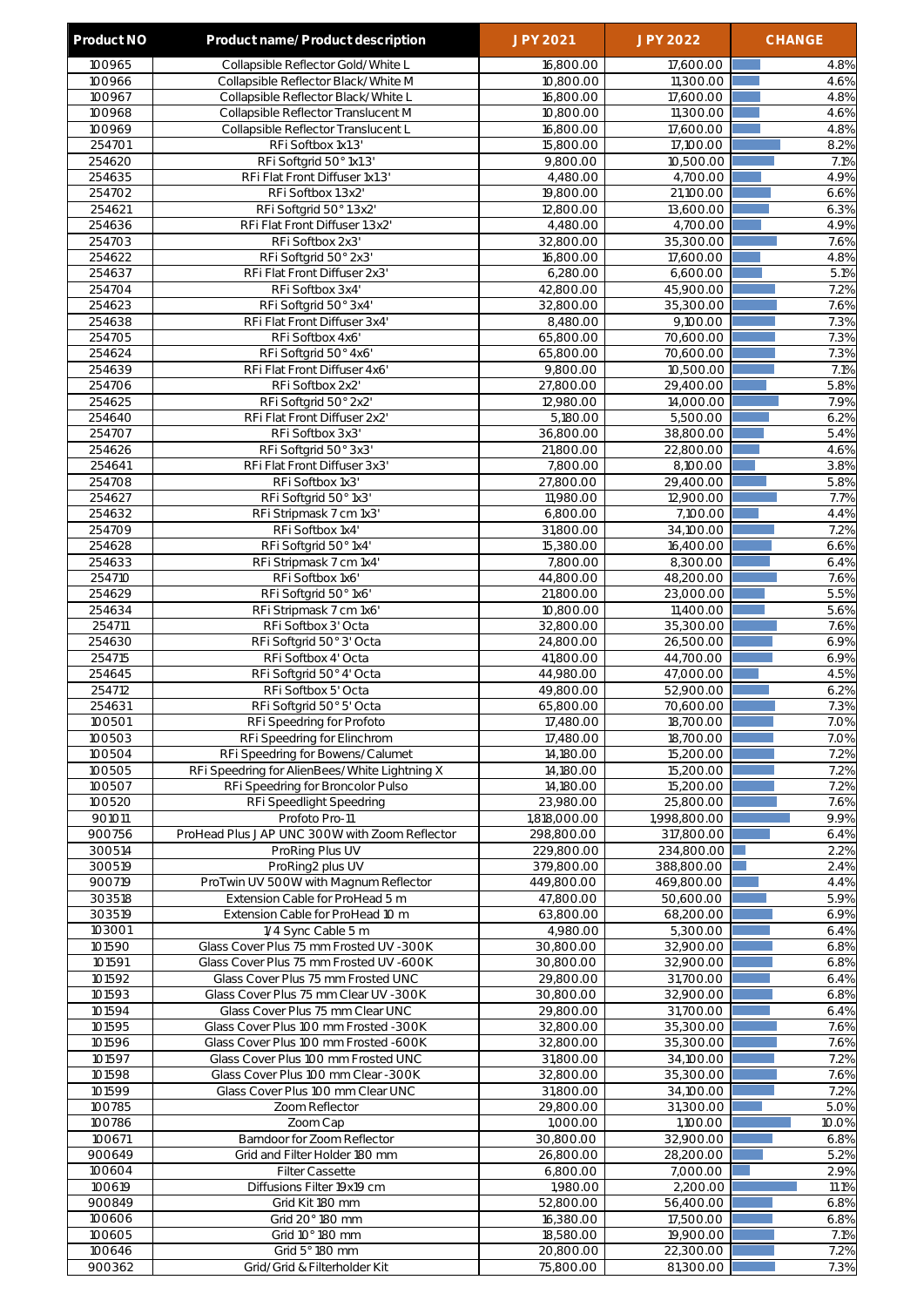| Product NO       | Product name/Product description                                  | <b>JPY 2021</b>          | <b>JPY 2022</b>          | <b>CHANGE</b> |
|------------------|-------------------------------------------------------------------|--------------------------|--------------------------|---------------|
| 100651           | Snoot for Zoom Reflector                                          | 21,800.00                | 23,500.00                | 7.8%          |
| 100624           | Magnum Reflector                                                  | 42,800.00                | 45,900.00                | 7.2%          |
| 100617           | NarrowBeam Reflector                                              | 43,800.00                | 47,000.00                | 7.3%          |
| 100712<br>100618 | TeleZoom Reflector<br>Grid 10° 337 mm                             | 91,800.00<br>36,800.00   | 97,800.00<br>38,800.00   | 6.5%<br>5.4%  |
| 100715           | Barndoor 337 mm                                                   | 105,800.00               | 113,100.00               | 6.9%          |
| 100711           | WideZoom Reflector                                                | 61,800.00                | 65,900.00                | 6.6%          |
| 100636           | Grid 10° 280 mm                                                   | 34,800.00                | 37,700.00                | 8.3%          |
| 100642           | Softlight Reflector for Ring Flash                                | 54,800.00                | 58,800.00                | 7.3%          |
| 100717           | WideSoft Reflector for Ring Flash                                 | 54,800.00                | 58,800.00                | 7.3%          |
| 100784           | ProRing Diffuser                                                  | 42,800.00                | 45,900.00                | 7.2%          |
| 100718<br>900561 | Hardbox<br>ProBox                                                 | 124,800.00               | 132,800.00               | 6.4%          |
| 100706           | ProFresnel Spot                                                   | 131,800.00<br>296,800.00 | 140,800.00<br>316,800.00 | 6.8%<br>6.7%  |
| 100707           | Barndoor for ProFresnel Spot                                      | 62,800.00                | 67,100.00                | 6.8%          |
| 100733           | MultiSpot 120V                                                    | 468,000.00               | 494,600.00               | 5.7%          |
| 100744           | BarnDoor for MultiSpot                                            | 43,980.00                | 47,000.00                | 6.9%          |
| 100746           | Dedolight® DP-1 Attachment                                        | 218,800.00               | 234,700.00               | 7.3%          |
| 100747           | Shutter Kit for DP-1 Attachment                                   | 14,800.00                | 15,200.00                | 2.7%          |
| 100748<br>100735 | Iris Diaphragm for DP-1 Attachment<br>StripLight S 120V           | 31,800.00<br>468,000.00  | 34,100.00<br>468,000.00  | 7.2%<br>0.0%  |
| 100742           | BarnDoor for StripLight S                                         | 106,800.00               | 106,800.00               | 0.0%          |
| 100736           | StripLight M 120V                                                 | 738,000.00               | 738,000.00               | 0.0%          |
| 100743           | BarnDoor for StripLight M                                         | 118,000.00               | 118,000.00               | 0.0%          |
| 100737           | StripLight L 120V                                                 | 1,080,000.00             | 1,080,000.00             | 0.0%          |
| 100757           | BarnDoor for StripLight L                                         | 128,800.00               | 128,800.00               | 0.0%          |
| 100398           | A-Series Battery Charger                                          | 13,500.00                | 13,500.00                | 0.0%          |
| 101225<br>466028 | A-Series Flash Stand<br>A-Series Sony Protection Caps 3 Pcs.      | 3,000.00<br>1,000.00     | 3,000.00<br>1,200.00     | 0.0%<br>20.0% |
| 101229           | A-Series USB Cover                                                | 200.00                   | 200.00                   | 0.0%          |
| 340217           | A-Series Bag                                                      | 7,300.00                 | 7,300.00                 | 0.0%          |
| 102532           | Power Cable C7 - JAP                                              | 1,900.00                 | 2,100.00                 | 10.5%         |
| 100441           | Battery Charger 3A                                                | 18,800.00                | 19,900.00                | 5.9%          |
| 464300           | Hotshoe kit for OCF Adapter                                       | 1,100.00                 | 1,100.00                 | 0.0%          |
| 100700           | Protective Cap                                                    | 5,800.00                 | 5,800.00                 | 0.0%          |
| 460781<br>100396 | Stand Adapter for B10<br>Li-Ion Battery for B2                    | 10,800.00<br>29,800.00   | 11,700.00<br>30,600.00   | 8.3%<br>2.7%  |
| 100308           | Battery Charger 2.8A                                              | 19,800.00                | 19,900.00                | 0.5%          |
| 331524           | Glass Plate for Flat Front Frosted                                | 7.800.00                 | 8,800.00                 | 12.8%         |
| 102562           | Power Cable C7 Long - JP                                          | 2,400.00                 | 2,600.00                 | 8.3%          |
| 331528           | Flashtube for B1/B1X                                              | 22,800.00                | 23,500.00                | 3.1%          |
| 464276           | Rod kit for OCF Softbox 1x3'                                      | 1,700.00                 | 1,800.00                 | 5.9%          |
| 464284           | Rod kit for OCF Softbox 1x4'                                      | 2,800.00                 | 2,900.00                 | 3.6%          |
| 464277<br>464278 | Rod kit for OCF Softbox 1,3'X1,3'<br>Rod kit for OCF Softbox 2x3' | 1,700.00<br>1,700.00     | 1,800.00<br>1,800.00     | 5.9%<br>5.9%  |
| 464279           | Rod kit for OCF Softbox 2' Octa                                   | 2,800.00                 | 2,900.00                 | 3.6%          |
| 464283           | Rod kit for OCF Softbox 3' Octa                                   | 2,800.00                 | 2,900.00                 | 3.6%          |
| 464280           | Rod kit for OCF Beauty Dish White/Silver 2'                       | 2,800.00                 | 2,900.00                 | 3.6%          |
| 464281           | Deflector for OCF Beauty Dish                                     | 3,300.00                 | 3,500.00                 | 6.1%          |
| 464282           | Diffuser for OCF Beauty Dish                                      | 2,800.00                 | 2,900.00                 | 3.6%          |
| 101235           | OCF Stripmask 1x3'                                                | 3,800.00                 | 4,100.00                 | 7.9%          |
| 101236           | OCF Stripmask 1x4'                                                | 3,800.00                 | 4,100.00                 | 7.9%          |
| 330227<br>331522 | Bag S Plus<br>Flashtube for D1 250                                | 25,800.00<br>20,800.00   | 28,200.00<br>22,300.00   | 9.3%<br>7.2%  |
| 331523           | Flashtube for D1 500/1000                                         | 21,800.00                | 23,500.00                | 7.8%          |
| 331529           | High Capacity Quartz Flashtube for D1                             | 54,800.00                | 58,800.00                | 7.3%          |
| 331531           | Flashtube for D2 500/1000                                         | 24,800.00                | 27,000.00                | 8.9%          |
| 331532           | High Capacity Quartz Flashtube for D2                             | 54,800.00                | 58,800.00                | 7.3%          |
| 102071           | Halogen Lamp GY 6.35 300W/120V                                    | 5,380.00                 | 5,700.00                 | 5.9%          |
| 100799<br>102551 | Protective Cap 100 mm<br>Power cable C13 5m - JAP                 | 3,600.00<br>7,500.00     | 4,100.00<br>7,500.00     | 13.9%<br>0.0% |
| 464250           | Rod kit for RFi Softbox 1x1.3'                                    | 1,650.00                 | 1,800.00                 | 9.1%          |
| 464251           | Rod kit for RFi Softbox 1.3x2'                                    | 1,650.00                 | 1,800.00                 | 9.1%          |
| 464252           | Rod kit for RFi Softbox 2x3'                                      | 1,650.00                 | 1,800.00                 | 9.1%          |
| 464253           | Rod kit for RFi Softbox 3x4'                                      | 5,500.00                 | 5,900.00                 | 7.3%          |
| 464254           | Rod kit for RFi Softbox 4x6'                                      | 7,700.00                 | 8,300.00                 | 7.8%          |
| 464255           | Rod kit for RFi Softbox 2x2'                                      | 1,650.00                 | 1,800.00                 | 9.1%          |
| 464256<br>464257 | Rod kit for RFi Softbox 3x3'<br>Rod kit for RFi Softbox 1x3'      | 5,500.00<br>2,200.00     | 5,900.00<br>2,400.00     | 7.3%<br>9.1%  |
| 464258           | Rod kit for RFi Softbox 1x4'                                      | 5,500.00                 | 5,900.00                 | 7.3%          |
| 464259           | Rod kit for RFi Softbox 1x6'                                      | 5,500.00                 | 5,900.00                 | 7.3%          |
| 464260           | Rod kit for RFi Softbox 3' Octa                                   | 3,850.00                 | 4,100.00                 | 6.5%          |
| 464261           | Rod kit for RFi Softbox 5' Octa                                   | 5,500.00                 | 5,900.00                 | 7.3%          |
| 464274           | Rod kit for RFi Softbox 4' Octa                                   | 6,600.00                 | 7,100.00                 | 7.6%          |
| 464262           | Diffuser kit for RFi Softbox 1x1.3'                               | 1,650.00                 | 1,800.00                 | 9.1%          |
| 464263           | Diffuser kit for RFi Softbox 1.3x2'                               | 1,650.00                 | 1,800.00                 | 9.1%          |